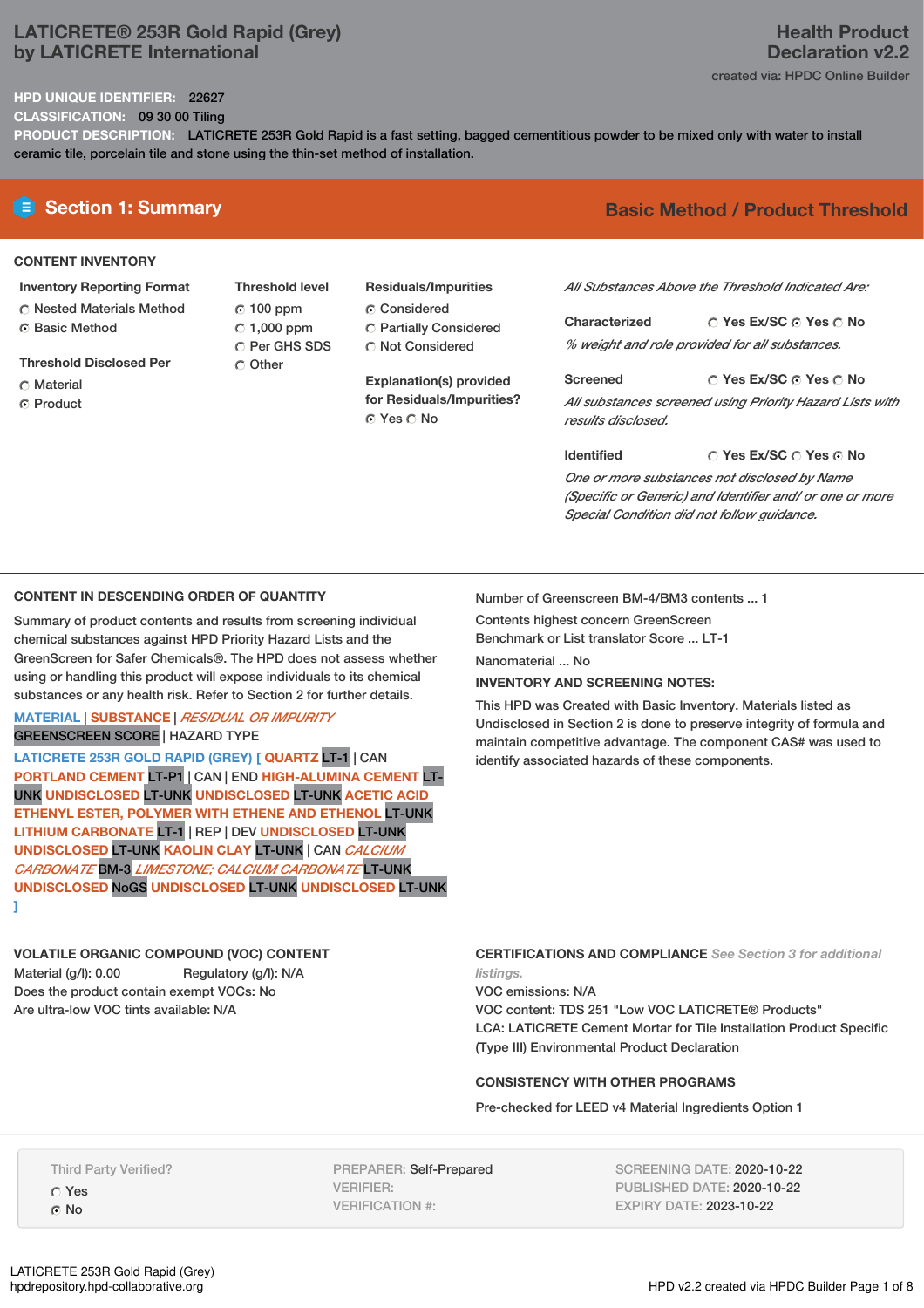This section lists contents in a product based on specific threshold(s) and reports detailed health information including hazards. This HPD uses the *inventory method indicated above, which is one of three possible methods:*

- *Basic Inventory method with Product-level threshold.*
- *Nested Material Inventory method with Product-level threshold*
- *Nested Material Inventory method with individual Material-level thresholds*

Definitions and requirements for the three inventory methods and requirements for each data field can be found in the HPD Open Standard version *2.2, available on the HPDC website at: [www.hpd-collaborative.org/hpd-2-2-standard](https://www.hpd-collaborative.org/hpd-2-2-standard)*

# **LATICRETE 253R GOLD RAPID (GREY)** PRODUCT THRESHOLD: 100 ppm RESIDUALS AND IMPURITIES CONSIDERED: Yes RESIDUALS AND IMPURITIES NOTES: Residuals and impurities are measured by quantitative methods and are only displayed when they are potentially greater than 100 ppm. OTHER PRODUCT NOTES: See SDS at www.laticrete.com for occupational exposure information. **QUARTZ** ID: **14808-60-7** HAZARD SCREENING METHOD: **Pharos Chemical and Materials Library** HAZARD SCREENING DATE: **2020-10-22** %: **55.0000 - 60.0000** GS: **LT-1** RC: **None** NANO: **No** SUBSTANCE ROLE: **Filler** HAZARD TYPE AGENCY AND LIST TITLES WARNINGS CANCER US CDC - Occupational Carcinogens Occupational Carcinogen CANCER US NIH - Report on Carcinogens Known to be Human Carcinogen (respirable size occupational setting) CANCER MAK MAK Carcinogen Group 1 - Substances that cause cancer in man CANCER CA EPA - Prop 65 Carcinogen - specific to chemical form or exposure route CANCER **IARC** IARC **GROUP 1** - Agent is carcinogenic to humans - inhaled from occupational sources CANCER **IARC** IARC **GROUP 1** - Agent is Carcinogenic to humans CANCER GHS - New Zealand 6.7A - Known or presumed human carcinogens CANCER GANCER GHS - Japan GHS - Japan Carcinogenicity - Category 1A [H350] CANCER GHS - Australia GHS - Australia H350i - May cause cancer by inhalation

SUBSTANCE NOTES: The amount of this component may vary based on plant of manufacture.

| <b>PORTLAND CEMENT</b> |                                                                |                 |                                       | ID: 65997-15-1                                         |
|------------------------|----------------------------------------------------------------|-----------------|---------------------------------------|--------------------------------------------------------|
|                        | HAZARD SCREENING METHOD: Pharos Chemical and Materials Library |                 | HAZARD SCREENING DATE: 2020-10-22     |                                                        |
| %: 12,0000 - 22,0000   | $GS: LT-PI$                                                    | <b>RC:</b> None | NANO: No                              | <b>SUBSTANCE ROLE: Binder</b>                          |
| <b>HAZARD TYPE</b>     | <b>AGENCY AND LIST TITLES</b>                                  |                 | <b>WARNINGS</b>                       |                                                        |
| <b>CANCER</b>          | <b>MAK</b>                                                     |                 | but not sufficient for classification | Carcinogen Group 3B - Evidence of carcinogenic effects |
| <b>ENDOCRINE</b>       | <b>TEDX</b> - Potential Endocrine Disruptors                   |                 | <b>Potential Endocrine Disruptor</b>  |                                                        |
|                        |                                                                |                 |                                       |                                                        |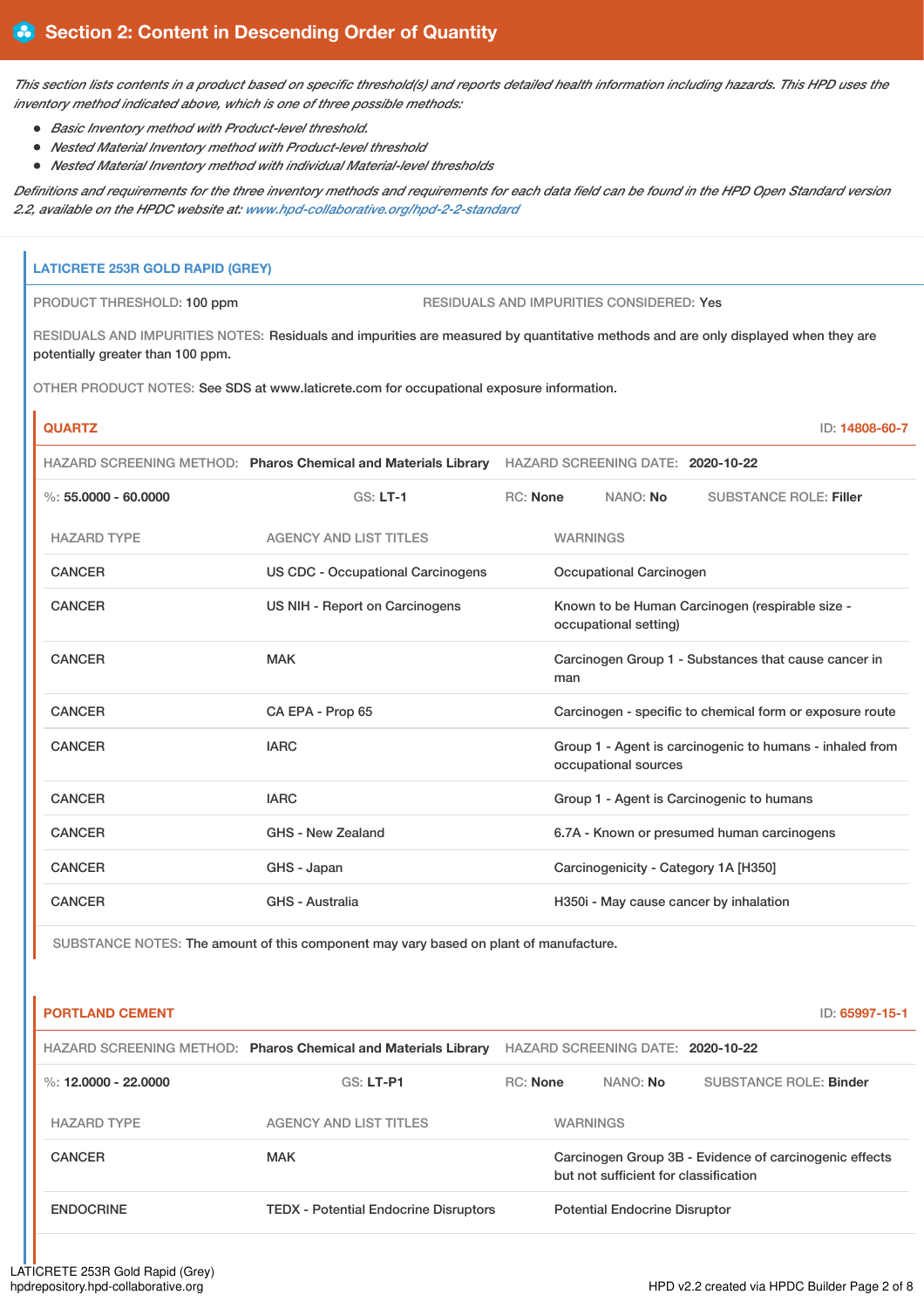SUBSTANCE NOTES: The amount of this component may vary based on plant of manufacture. **HIGH-ALUMINA CEMENT** ID: **65997-16-2** HAZARD SCREENING METHOD: **Pharos Chemical and Materials Library** HAZARD SCREENING DATE: **2020-10-22** %: **8.0000 - 12.0000** GS: **LT-UNK** RC: **None** NANO: **No** SUBSTANCE ROLE: **Binder** HAZARD TYPE AGENCY AND LIST TITLES WARNINGS None found Now the Priority Hazard Lists Company of the November of No warnings found on HPD Priority Hazard Lists SUBSTANCE NOTES: The amount of this component may vary based on plant of manufacture. **UNDISCLOSED** HAZARD SCREENING METHOD: **Pharos Chemical and Materials Library** HAZARD SCREENING DATE: **2020-10-22** %: **2.0000 - 6.0000** GS: **LT-UNK** RC: **None** NANO: **No** SUBSTANCE ROLE: **Binder** HAZARD TYPE AGENCY AND LIST TITLES WARNINGS None found Now the Priority Hazard Lists and No warnings found on HPD Priority Hazard Lists SUBSTANCE NOTES: The amount of this component may vary based on plant of manufacture. This product is shown as undisclosed to preserve integrity of formula and maintain competitive advantage. The component CAS # was used to identify associated hazards. **UNDISCLOSED** HAZARD SCREENING METHOD: **Pharos Chemical and Materials Library** HAZARD SCREENING DATE: **2020-10-22** %: **1.0000 - 5.0000** GS: **LT-UNK** RC: **None** NANO: **No** SUBSTANCE ROLE: **Polymer species** HAZARD TYPE AGENCY AND LIST TITLES WARNINGS None found Now the Priority Hazard Lists of the November of No warnings found on HPD Priority Hazard Lists SUBSTANCE NOTES: The amount of this component may vary based on plant of manufacture. This product is shown as undisclosed to preserve integrity of formula and maintain competitive advantage. The component CAS # was used to identify associated hazards. **ACETIC ACID ETHENYL ESTER, POLYMER WITH ETHENE AND ETHENOL** ID: **26221-27-2** HAZARD SCREENING METHOD: **Pharos Chemical and Materials Library** HAZARD SCREENING DATE: **2020-10-22** %: **0.5000 - 2.4000** GS: **LT-UNK** RC: **None** NANO: **No** SUBSTANCE ROLE: **Polymer species** HAZARD TYPE AGENCY AND LIST TITLES WARNINGS None found Now the Priority Hazard Lists and No warnings found on HPD Priority Hazard Lists SUBSTANCE NOTES: The amount of this component may vary based on Plant of manufacture. **LITHIUM CARBONATE** ID: **554-13-2** HAZARD SCREENING METHOD: **Pharos Chemical and Materials Library** HAZARD SCREENING DATE: **2020-10-22**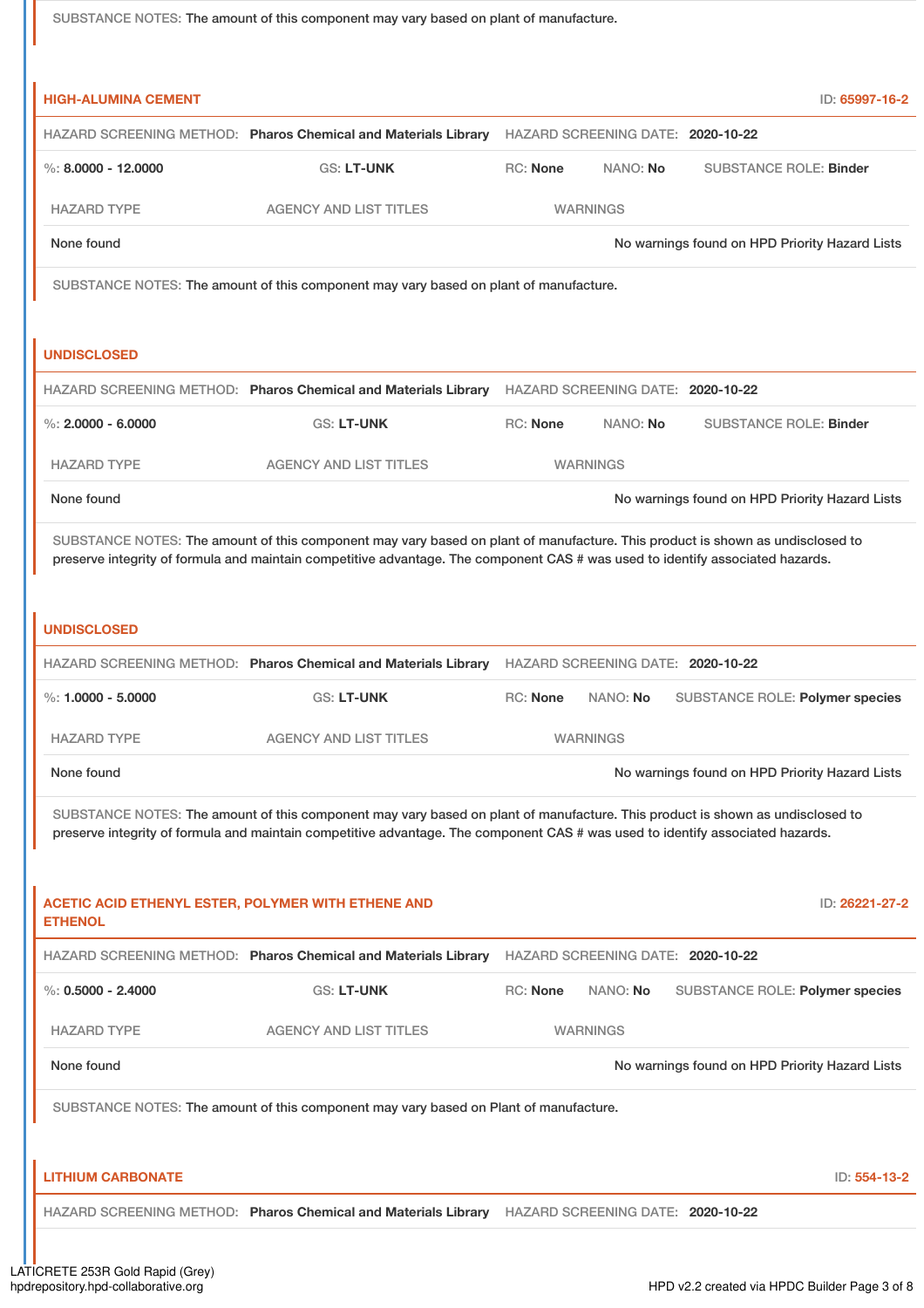|                          | <b>GS: LT-1</b>                                                                                                                                                                                                                                                 |                                                                           |                 | RC: None NANO: No SUBSTANCE ROLE: Processing regulator                                          |
|--------------------------|-----------------------------------------------------------------------------------------------------------------------------------------------------------------------------------------------------------------------------------------------------------------|---------------------------------------------------------------------------|-----------------|-------------------------------------------------------------------------------------------------|
| <b>HAZARD TYPE</b>       | <b>AGENCY AND LIST TITLES</b>                                                                                                                                                                                                                                   |                                                                           | <b>WARNINGS</b> |                                                                                                 |
| <b>REPRODUCTIVE</b>      | <b>GHS - New Zealand</b>                                                                                                                                                                                                                                        | 6.8A - Known or presumed human reproductive or<br>developmental toxicants |                 |                                                                                                 |
| <b>REPRODUCTIVE</b>      | GHS - Japan                                                                                                                                                                                                                                                     | Toxic to reproduction - Category 1A [H360]                                |                 |                                                                                                 |
| <b>DEVELOPMENTAL</b>     | CA EPA - Prop 65                                                                                                                                                                                                                                                | Developmental toxicity                                                    |                 |                                                                                                 |
|                          | SUBSTANCE NOTES: The amount of this component may vary based on plant of manufacture.                                                                                                                                                                           |                                                                           |                 |                                                                                                 |
|                          |                                                                                                                                                                                                                                                                 |                                                                           |                 |                                                                                                 |
| <b>UNDISCLOSED</b>       |                                                                                                                                                                                                                                                                 |                                                                           |                 |                                                                                                 |
|                          | HAZARD SCREENING METHOD: Pharos Chemical and Materials Library HAZARD SCREENING DATE: 2020-10-22                                                                                                                                                                |                                                                           |                 |                                                                                                 |
| $\%$ : 0.2000 - 0.5000   | <b>GS: LT-UNK</b>                                                                                                                                                                                                                                               |                                                                           |                 | RC: None NANO: No SUBSTANCE ROLE: Processing regulator                                          |
| <b>HAZARD TYPE</b>       | <b>AGENCY AND LIST TITLES</b>                                                                                                                                                                                                                                   |                                                                           | <b>WARNINGS</b> |                                                                                                 |
| None found               |                                                                                                                                                                                                                                                                 |                                                                           |                 | No warnings found on HPD Priority Hazard Lists                                                  |
|                          | SUBSTANCE NOTES: The amount of this component may vary based on plant of manufacture. This product is shown as undisclosed to<br>preserve integrity of formula and maintain competitive advantage. The component CAS # was used to identify associated hazards. |                                                                           |                 |                                                                                                 |
| <b>UNDISCLOSED</b>       |                                                                                                                                                                                                                                                                 |                                                                           |                 |                                                                                                 |
|                          | HAZARD SCREENING METHOD: Pharos Chemical and Materials Library HAZARD SCREENING DATE: 2020-10-22                                                                                                                                                                |                                                                           |                 |                                                                                                 |
| $\%$ : 0.2000 - 0.4000   | <b>GS: LT-UNK</b>                                                                                                                                                                                                                                               |                                                                           |                 | RC: None NANO: No SUBSTANCE ROLE: Processing regulator                                          |
| <b>HAZARD TYPE</b>       | <b>AGENCY AND LIST TITLES</b>                                                                                                                                                                                                                                   |                                                                           | <b>WARNINGS</b> |                                                                                                 |
|                          |                                                                                                                                                                                                                                                                 |                                                                           |                 | No warnings found on HPD Priority Hazard Lists                                                  |
| None found               |                                                                                                                                                                                                                                                                 |                                                                           |                 |                                                                                                 |
|                          | SUBSTANCE NOTES: The amount of this component may vary based on plant of manufacture. This product is shown as undisclosed to<br>preserve integrity of formula and maintain competitive advantage. The component CAS # was used to identify associated hazards. |                                                                           |                 |                                                                                                 |
| <b>KAOLIN CLAY</b>       |                                                                                                                                                                                                                                                                 |                                                                           |                 | ID: 1332-58-7                                                                                   |
|                          | HAZARD SCREENING METHOD: Pharos Chemical and Materials Library                                                                                                                                                                                                  |                                                                           |                 | HAZARD SCREENING DATE: 2020-10-22                                                               |
| $\%$ : 0.0500 - 0.4000   | <b>GS: LT-UNK</b>                                                                                                                                                                                                                                               | <b>RC: None</b>                                                           | NANO: No        | SUBSTANCE ROLE: Viscosity modifier                                                              |
| <b>HAZARD TYPE</b>       | <b>AGENCY AND LIST TITLES</b>                                                                                                                                                                                                                                   |                                                                           | <b>WARNINGS</b> |                                                                                                 |
| <b>CANCER</b>            | <b>MAK</b>                                                                                                                                                                                                                                                      |                                                                           |                 | Carcinogen Group 3B - Evidence of carcinogenic effects<br>but not sufficient for classification |
|                          | SUBSTANCE NOTES: The amount of this component may vary based on plant of manufacture.                                                                                                                                                                           |                                                                           |                 |                                                                                                 |
| <b>CALCIUM CARBONATE</b> |                                                                                                                                                                                                                                                                 |                                                                           |                 | ID: 471-34-1                                                                                    |
|                          | HAZARD SCREENING METHOD: Pharos Chemical and Materials Library                                                                                                                                                                                                  |                                                                           |                 | HAZARD SCREENING DATE: 2020-10-22                                                               |
| %: Impurity/Residual     | <b>GS: BM-3</b>                                                                                                                                                                                                                                                 | <b>RC: None</b>                                                           | NANO: No        | <b>SUBSTANCE ROLE: Impurity/Residual</b>                                                        |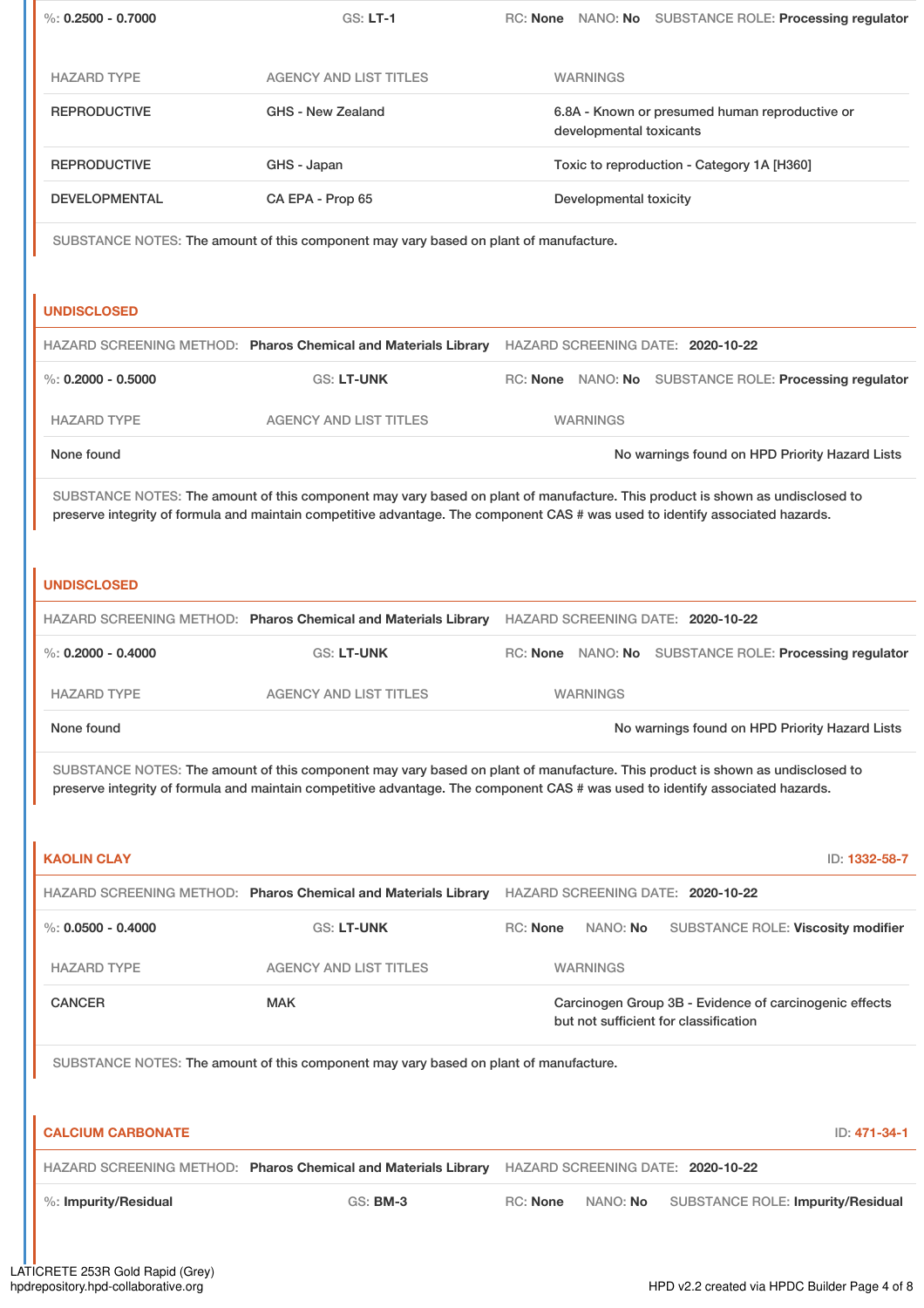SUBSTANCE NOTES: This substance is an impurity or residual. This impurity/residual may or may not be present based on the source of the raw material and/or be less than 100ppm.

| <b>LIMESTONE; CALCIUM CARBONATE</b>      |                                                                                                                                                                                                                                                                    |                 |                                   | ID: 1317-65-3                                  |
|------------------------------------------|--------------------------------------------------------------------------------------------------------------------------------------------------------------------------------------------------------------------------------------------------------------------|-----------------|-----------------------------------|------------------------------------------------|
|                                          | HAZARD SCREENING METHOD: Pharos Chemical and Materials Library HAZARD SCREENING DATE: 2020-10-22                                                                                                                                                                   |                 |                                   |                                                |
| %: Impurity/Residual                     | GS: LT-UNK                                                                                                                                                                                                                                                         | RC: None        | NANO: No                          | <b>SUBSTANCE ROLE: Impurity/Residual</b>       |
| <b>HAZARD TYPE</b>                       | <b>AGENCY AND LIST TITLES</b>                                                                                                                                                                                                                                      |                 | <b>WARNINGS</b>                   |                                                |
| None found                               |                                                                                                                                                                                                                                                                    |                 |                                   | No warnings found on HPD Priority Hazard Lists |
| raw material and/or be less than 100ppm. | SUBSTANCE NOTES: This substance is an impurity or residual. This impurity/residual may or may not be present based on the source of the                                                                                                                            |                 |                                   |                                                |
| <b>UNDISCLOSED</b>                       |                                                                                                                                                                                                                                                                    |                 |                                   |                                                |
|                                          | HAZARD SCREENING METHOD: Pharos Chemical and Materials Library                                                                                                                                                                                                     |                 | HAZARD SCREENING DATE: 2020-10-22 |                                                |
| $\%$ : 0.0000 - 8.0000                   | <b>GS: NoGS</b>                                                                                                                                                                                                                                                    | <b>RC: None</b> | NANO: No                          | <b>SUBSTANCE ROLE: Filler</b>                  |
| <b>HAZARD TYPE</b>                       | <b>AGENCY AND LIST TITLES</b>                                                                                                                                                                                                                                      |                 | <b>WARNINGS</b>                   |                                                |
| None found                               |                                                                                                                                                                                                                                                                    |                 |                                   | No warnings found on HPD Priority Hazard Lists |
| <b>UNDISCLOSED</b>                       | HAZARD SCREENING METHOD: Pharos Chemical and Materials Library HAZARD SCREENING DATE: 2020-10-22                                                                                                                                                                   |                 |                                   |                                                |
| $\%$ : 0.0000 - 5.0000                   | GS: LT-UNK                                                                                                                                                                                                                                                         | RC: PreC        | NANO: No                          | <b>SUBSTANCE ROLE: Binder</b>                  |
| <b>HAZARD TYPE</b>                       | <b>AGENCY AND LIST TITLES</b>                                                                                                                                                                                                                                      |                 | <b>WARNINGS</b>                   |                                                |
| None found                               |                                                                                                                                                                                                                                                                    |                 |                                   | No warnings found on HPD Priority Hazard Lists |
|                                          | SUBSTANCE NOTES: The amount of this component may vary based on the plant of manufacture. This product is shown as undisclosed to<br>preserve integrity of formula and maintain competitive advantage. The component CAS# was used to identify associated hazards. |                 |                                   |                                                |
| <b>UNDISCLOSED</b>                       |                                                                                                                                                                                                                                                                    |                 |                                   |                                                |
|                                          | HAZARD SCREENING METHOD: Pharos Chemical and Materials Library                                                                                                                                                                                                     |                 | HAZARD SCREENING DATE: 2020-10-22 |                                                |
| %: $0.0000 - 5.0000$                     | GS: LT-UNK                                                                                                                                                                                                                                                         | RC: PreC        | NANO: No                          | <b>SUBSTANCE ROLE: Binder</b>                  |
| <b>HAZARD TYPE</b>                       | <b>AGENCY AND LIST TITLES</b>                                                                                                                                                                                                                                      |                 | <b>WARNINGS</b>                   |                                                |
| None found                               |                                                                                                                                                                                                                                                                    |                 |                                   | No warnings found on HPD Priority Hazard Lists |
|                                          | SUBSTANCE NOTES: The amount of this component may vary based on the plant of manufacture. This product is shown as undisclosed to<br>preserve integrity of formula and maintain competitive advantage. The component CAS# was used to identify associated hazards. |                 |                                   |                                                |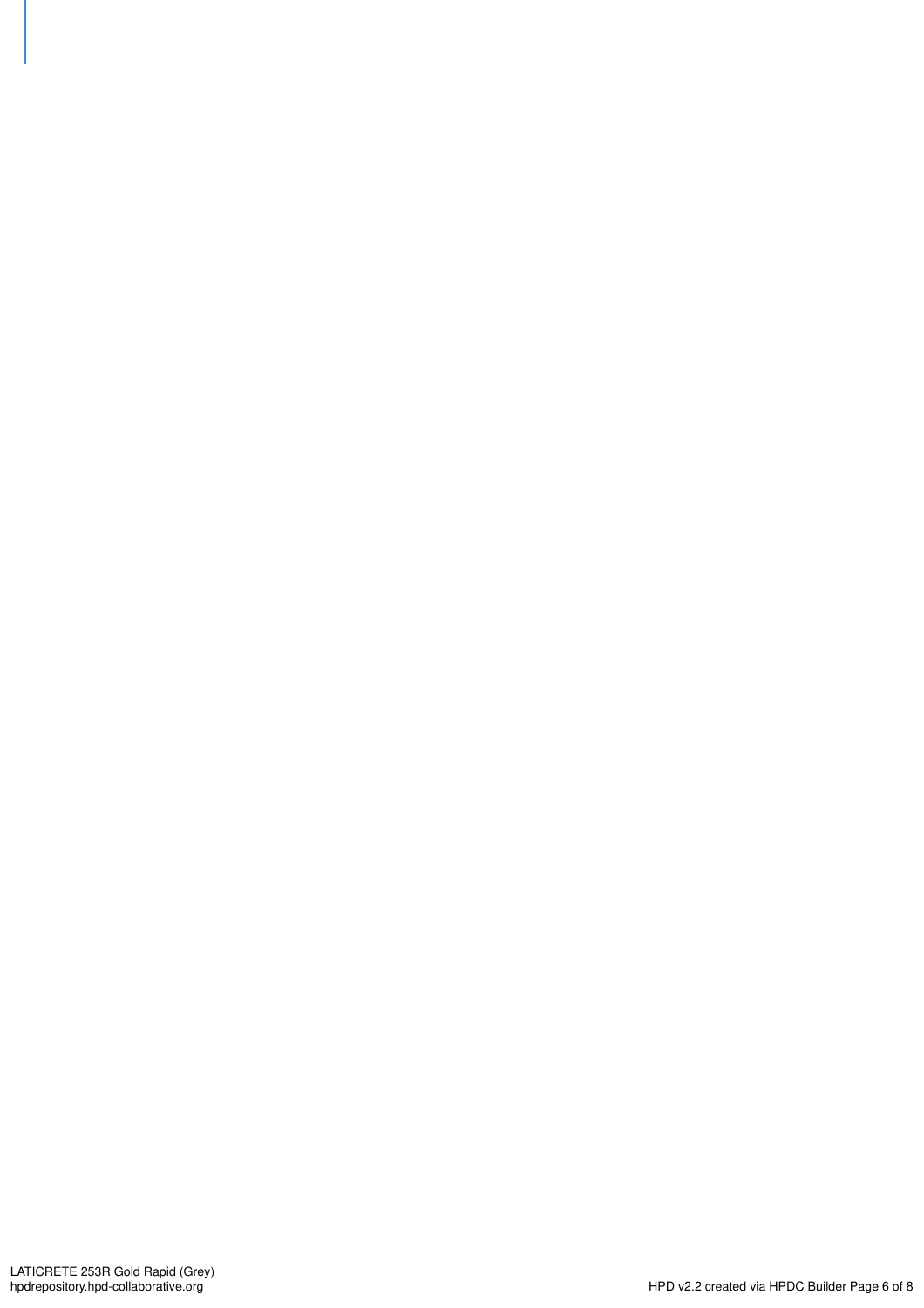This section lists applicable certification and standards compliance information for VOC emissions and VOC content. Other types of health or *environmental performance testing or certifications completed for the product may be provided.*

| <b>VOC EMISSIONS</b>                                                                                                                                                                                            | N/A                                                                                                                          |                                        |                                    |  |
|-----------------------------------------------------------------------------------------------------------------------------------------------------------------------------------------------------------------|------------------------------------------------------------------------------------------------------------------------------|----------------------------------------|------------------------------------|--|
| <b>CERTIFYING PARTY: Self-declared</b><br><b>APPLICABLE FACILITIES: Applies to All Facilities.</b><br><b>CERTIFICATE URL:</b>                                                                                   | <b>ISSUE DATE: 2020-10-</b><br>08                                                                                            | <b>EXPIRY DATE:</b>                    | <b>CERTIFIER OR LAB: LATICRETE</b> |  |
| CERTIFICATION AND COMPLIANCE NOTES: LATICRETE® 253R Gold Rapid has not been tested for VOC emissions.                                                                                                           |                                                                                                                              |                                        |                                    |  |
| <b>VOC CONTENT</b>                                                                                                                                                                                              | TDS 251 "Low VOC LATICRETE® Products"                                                                                        |                                        |                                    |  |
| CERTIFYING PARTY: Self-declared<br>APPLICABLE FACILITIES: Applies to All Facilities.<br><b>CERTIFICATE URL:</b><br>https://www.laticrete.com/~/media/support-and-<br>downloads/technical-datasheets/tds251.ashx | ISSUE DATE: 2020-08- EXPIRY DATE:<br>12                                                                                      |                                        | <b>CERTIFIER OR LAB: LATICRETE</b> |  |
| CERTIFICATION AND COMPLIANCE NOTES: Meets LEED v4.1 Credit "Low Emitting Materials" VOC Content Requirements per SCAQMD Rule 1168<br>(Tile Adhesive).                                                           |                                                                                                                              |                                        |                                    |  |
| <b>LCA</b>                                                                                                                                                                                                      | <b>LATICRETE Cement Mortar for Tile Installation Product Specific (Type III)</b><br><b>Environmental Product Declaration</b> |                                        |                                    |  |
| <b>CERTIFYING PARTY: Third Party</b><br>APPLICABLE FACILITIES: Applies to All Facilities.<br><b>CERTIFICATE URL:</b>                                                                                            | <b>ISSUE DATE: 2016-11-</b><br>29                                                                                            | <b>EXPIRY DATE: 2021-</b><br>$11 - 28$ | <b>CERTIFIER OR LAB: LATICRETE</b> |  |
| CERTIFICATION AND COMPLIANCE NOTES: Meets LEED v4.1 Credit "Building Product Disclosure and Optimization- Environmental Product<br>Declarations" requirements as a Product Specific (Type III) EPD.             |                                                                                                                              |                                        |                                    |  |

## **Section 4: Accessories**

This section lists related products or materials that the manufacturer requires or recommends for installation (such as adhesives or fasteners), maintenance, cleaning, or operations. For information relating to the contents of these related products, refer to their applicable Health Product *Declarations, if available.*

**WATER** HPD URL: **No HPD Available**

CONDITION WHEN RECOMMENDED OR REQUIRED AND/OR OTHER NOTES: LATICRETE 253R Gold Rapid (Grey) to be mixed with water only following mix ratio and directions as stated on product data sheet.

## **Section 5: General Notes**

LATICRETE® 253R Gold Rapid (Grey) meets the Living Building Challenge v4.0 requirement that the product does not contain any of the Red Listed Materials or Chemicals. Specifically, LATICRETE 253R Gold Rapid (Grey) does not contain the following: Antimicrobials (marketed with a health claim) •Alkylphenols and related compounds •Asbestos •Bisphenol A (BPA) and structural analogues •California Banned Solvents •Chlorinated Polymers, including Chlorinated polyethylene (CPE), Chlorinated Polyvinyl Chloride (CPVC), Chloroprene (neoprene monomer), Chlorosulfonated polyethylene (CSPE), Polyvinylidiene chloride (PVDC), and Polyvinyl Chloride (PVC) •Chlorobenzenes •Chlorofluorocarbons (CFCs) & Hydrochlorofluorocarbons (HCFCs) •Formaldehyde (added) • Monomeric, polymeric and organo-phosphate halogenated flame retardants (HFRs) •Organotin Compounds •Perfluorinated Compounds (PFCs) •Phthalates (orthophthalates) •Polychlorinated Biphenyls (PCBs) •Polycyclic Aromatic Hydrocarbons (PAH) •Short-Chain and Medium-Chain Chlorinated Paraffins •Toxic Heavy Metals - Arsenic, Cadmium, Chromium, Lead (added), and Mercury •Wood treatments containing Creosote, Arsenic or Pentachlorophenol. See Section 1 for Volatile Organic Compounds (VOC) (wet applied products) information.